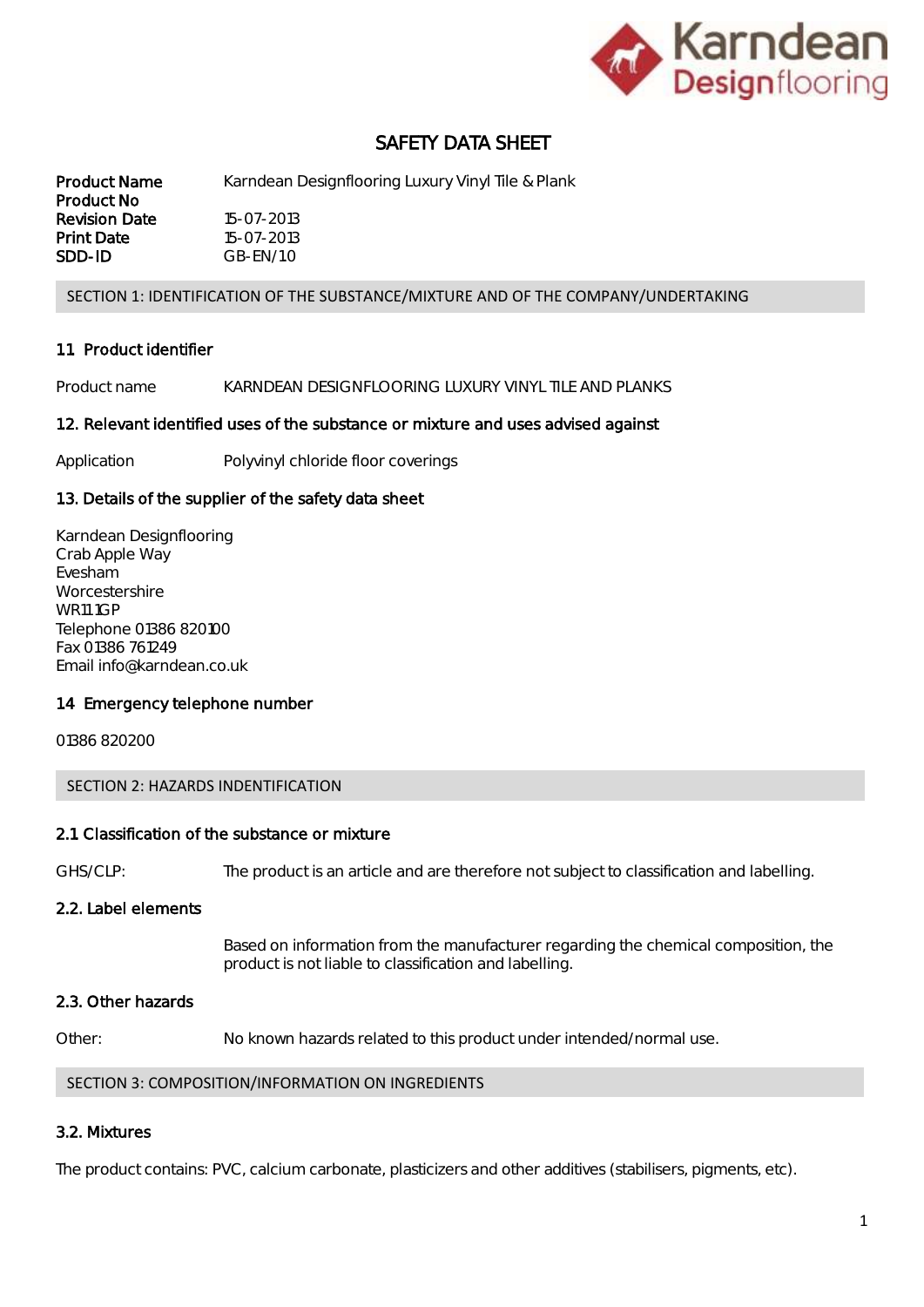## SECTION 4: FIRST AID MEASURES

### 4.1. Description of first aid measures

| Inhalation:<br>Skin contact:<br>Eye contact:<br>Ingestion:       | Not relevant<br>Not relevant<br>Not relevant<br>Not relevant                                                                                                     |  |  |
|------------------------------------------------------------------|------------------------------------------------------------------------------------------------------------------------------------------------------------------|--|--|
| 4.2. Most important symptoms and effects, both acute and delayed |                                                                                                                                                                  |  |  |
| Symptoms/effects:                                                | Not relevant                                                                                                                                                     |  |  |
|                                                                  | 4.3. Indication of any immediate medical attention and special treatment needed                                                                                  |  |  |
| Medical attention/treatments:                                    | Not relevant                                                                                                                                                     |  |  |
| <b>SECTION 5: FIREFIGHTING MEASURES</b>                          |                                                                                                                                                                  |  |  |
| 5.1. Extinguishing media                                         |                                                                                                                                                                  |  |  |
| Extinguishing media:                                             | Use fire-extinguishing media appropriate for surrounding materials.                                                                                              |  |  |
| 5.2. Special hazards arising from the substance or mixture       |                                                                                                                                                                  |  |  |
| Specific hazards:                                                | During fire, gases hazardous to health may be formed.                                                                                                            |  |  |
| 5.3. Advice for firefighters                                     |                                                                                                                                                                  |  |  |
|                                                                  | Protective equipment for fire-fighters: Selection of respiratory protection for firefighting: follow the general fire<br>precautions indicated in the workplace. |  |  |
| SECTION 6: ACCIDENTAL RELEASE MEASURES                           |                                                                                                                                                                  |  |  |
|                                                                  | 6.1. Personal precautions, protective equipment and emergency procedures                                                                                         |  |  |
| Personal precautions:                                            | Follow precautions for safe handling described in this safety data sheet.                                                                                        |  |  |
| 6.2. Environmental precautions                                   |                                                                                                                                                                  |  |  |
| Environmental precautions:                                       | Not relevant                                                                                                                                                     |  |  |
| 6.3. Methods and material for containment and cleaning up        |                                                                                                                                                                  |  |  |
| Methods for cleaning up:                                         | For waste disposal, see section 13.                                                                                                                              |  |  |
| 6.4. Reference to other sections                                 |                                                                                                                                                                  |  |  |
| References:                                                      |                                                                                                                                                                  |  |  |
| <b>SECTION 7: HANDLING AND STORAGE</b>                           |                                                                                                                                                                  |  |  |

# 7.1. Precautions for safe handling

Safe handling advice: Observe good chemical hygiene practices.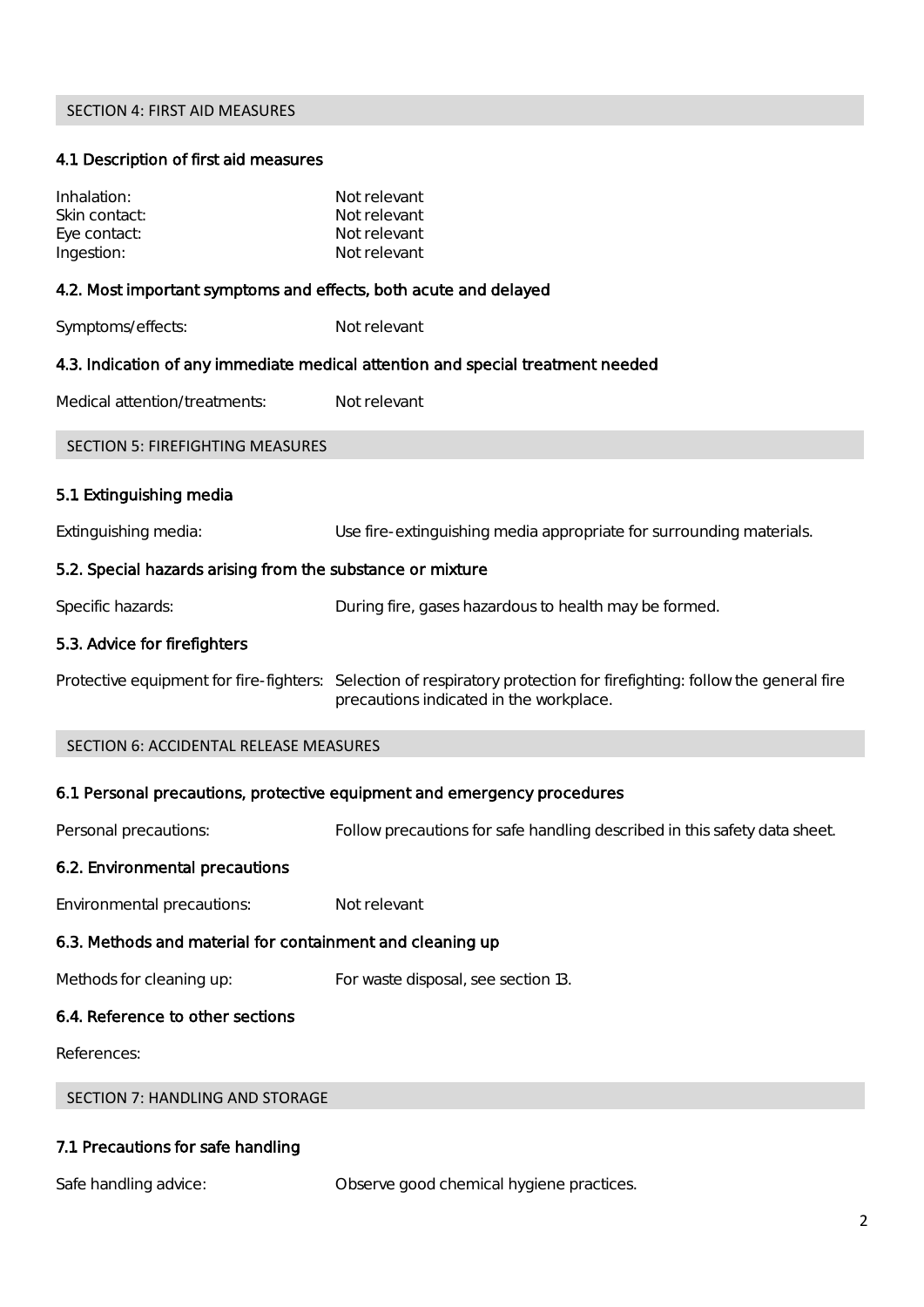| Technical measures:                                               | Keep the workplace clean.                                                                                                                              |  |
|-------------------------------------------------------------------|--------------------------------------------------------------------------------------------------------------------------------------------------------|--|
| 7.2. Conditions for safe storage, including any incompatibilities |                                                                                                                                                        |  |
| Technical measures for safe storage:                              | Ensure the pallet/cartons are stable before lifting and that normal safe<br>handling practices are in effect. Do not drop or damage corner or cartons. |  |
| Storage conditions:                                               | Store in clean dry area.                                                                                                                               |  |
| 7.3. Specific end use(s)                                          |                                                                                                                                                        |  |
| Specific $use(s)$ :                                               | Floor coverings                                                                                                                                        |  |
| SECTION 8: EXPOSURE CONTROLS/PERSOANL PROTECTION                  |                                                                                                                                                        |  |

### 8.1. Control parameters

No occupational exposure limit assigned.

### 8.2. Exposure controls

Engineering measures: No PPE (personal protective equipment) required.

## SECTION 9: PHYSICAL AND CHEMICAL PROPERTIES

### 9.1. Information on basic physical and chemical properties

Form: Varied by design. Overall Thickness: 2.00 - 4.50 mm

## 9.2. Other information

Other data:

## 10.1. Reactivity

| Reactivity:                              | Not reactive |  |  |
|------------------------------------------|--------------|--|--|
| 10.2. Chemical stability                 |              |  |  |
| Stability:                               | Stable       |  |  |
| 10.3. Possibility of hazardous reactions |              |  |  |
| Hazardous Reactions:                     | Not known    |  |  |
| 10.4. Conditions to avoid                |              |  |  |
| Conditions/materials to avoid:           | Not known    |  |  |
| 10.5. Incompatible materials             |              |  |  |
| Incompatible materials:                  | Not known    |  |  |
| 10.6. Hazardous decomposition products   |              |  |  |
|                                          |              |  |  |

Hazardous decomposition products: Will produce black carbon - soot when exposed to open flame.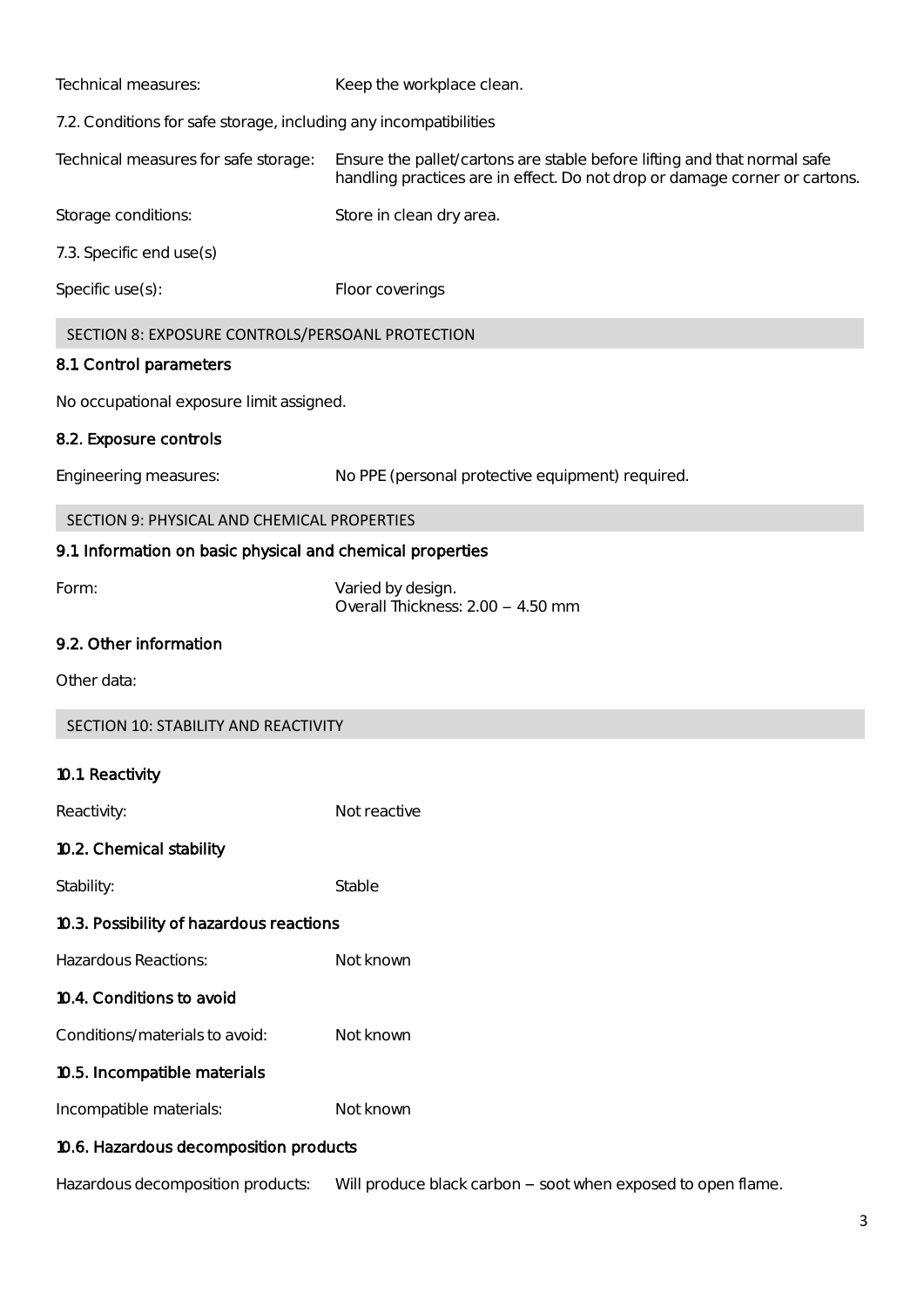# SECTION 11: TOXICOLOGICAL INFORMATION

# 11.1. Information on toxicological effects

No known hazards related to this product under intended/normal use.

| SECTION 12: ECOLOGICAL INFORMATION       |                                                                                                                   |
|------------------------------------------|-------------------------------------------------------------------------------------------------------------------|
| 12.1. Toxicity                           |                                                                                                                   |
|                                          | No known hazards related to this product under intended/normal use.                                               |
| 12.2. Persistence and degradability      |                                                                                                                   |
| Degradability:                           | Not known                                                                                                         |
| 12.3. Bioaccumulative potential          |                                                                                                                   |
| Bioaccumulative potential:               | Not relevant                                                                                                      |
| 12.4. Mobility in soil                   |                                                                                                                   |
| Mobility:                                | Not relevant                                                                                                      |
| 12.5. Results of PBT and vPvB assessment |                                                                                                                   |
| PBT/vPvB:                                | Not known                                                                                                         |
| 12.6. Other adverse effects              |                                                                                                                   |
| Other adverse effects:                   | Not known                                                                                                         |
| SECTION 13: DISPOSAL CONSIDERATIONS      |                                                                                                                   |
| 13.1. Waste treatment methods            |                                                                                                                   |
|                                          | Dispose of waste and residues in accordance with local authority requirements.                                    |
| Waste from residues:                     | EWC-code: 03 01 04, 17 09 03                                                                                      |
| SECTION 14: TRANSPORT INFORMATION        |                                                                                                                   |
|                                          | The product is not covered by international regulation on the transport of dangerous goods (IMDG, IATA, ADR/RID). |
| 14.1. UN number                          |                                                                                                                   |
| UN-No:                                   |                                                                                                                   |

# 14.2. UN proper shipping name

Proper Shipping Name:

# 14.3. Transport hazard class(es)

Class: